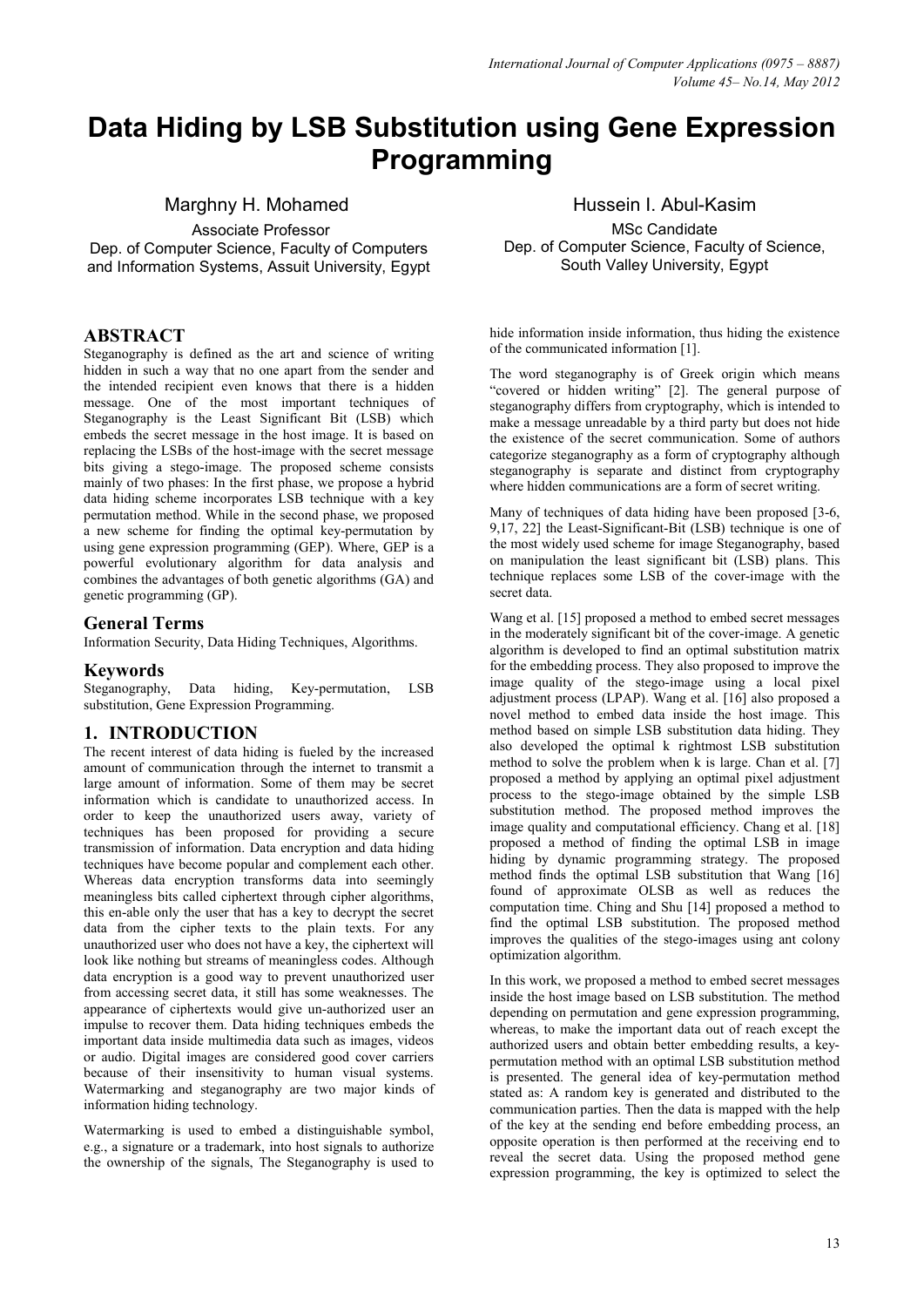best embedding results for a set of all possible keys (key space).

The rest of this paper is structured as follow: In section 2, the concept of image hiding by LSB substitution is represented. In section 3, we describe an overview of gene expression programming. In section 4, the key-permutation method is described. In section 5, the proposed algorithm introduced, and then the optimal substitution of the LSB by using key permutation method is demonstrated. Experimental results with a brief discussion are clarified in section 6. Finally conclusions are presented in section 7.

# 2. OVERVIEW OF DATA HIDING BY SIMPLE LSB SUBSTITUTION

Initially, the operations of data hiding by simple LSB substitution method is described as follows: Let C be the original 8-bit grayscale cover-image of  $M_c \times N_c$  pixels, represented as

$$
C = \{x_{ij} \mid 0 \le i \le M_c, 0 \le j \le N_c, x_{ij} \in \{0, 1, 2, \dots, 255\}\}, (1)
$$

and M is the n-bit secret message which can be represented by

$$
M = \{m_i \mid 0 \le i \le n, m_i \in \{0,1\}\}.
$$
 (2)

Suppose that the n-bit secret message M is to be embedded into the k-rightmost LSBs of the cover-image C. Firstly, the secret message M is rearranged to form a k-bit virtual image M', which can be represented as

$$
m' = \{m_i \mid 0 \le i \le n', \in \{0, 1, \dots, 2^k - 1\}\},\tag{3}
$$

where,  $n = M_c \times N_c$ . The mapping between the n-bit secret message  $M = \{m_i\}$  and the embedded message  $M' = \{m_i\}$ can be defined as follows:

$$
m_i = \sum_{j=0}^{k-1} m_i \times k + j \times 2^{k-1-j} \tag{4}
$$

Secondly, a sub-set of n' pixels  $\{x_1, x_2, x_n\}$  is chosen from the cover-image C in agreed upon sequence. The embedding process is completed by replacing the k LSBs of xi by m'i. Mathematically, the pixel value xi of the chosen pixel for storing the k-bit message m'<sup>i</sup> is modified to form the stegopixel x'<sub>i</sub> as follows:

$$
X'_{i} = x_{i} - x_{i} \mod 2^{k} + m'_{i}.
$$
 (5)

The extraction process, gives the stego-image S, the embedded messages can be extracted without referring to the original cover-image. Using the same sequence as in the embedding process, the set of pixels  $\{x_1, x_2, \ldots, x_n\}$  storing the secret message bits are selected from the stego-image. The k-rightmost LSBs of the selected pixels are extracted and lined up to reconstruct the bits of the secret message. Mathematically, the embedded message bits m'i can be recovered by

$$
m_i = x_i \bmod 2^k \tag{6}
$$

Moreover, the quality of the stego-image produced by simple LSB substitution may be not acceptable. This means that the method degrades the image quality and probably attracts unauthorized attention. To solve these problems, a key permutation technique is integrated with an optimal LSB

substitution method to improve the security of the model and quality of the stego-image.

#### 3. KEY-PERMUTATION METHOD

In key-permutation method [22], the cover image C, and the secret message M are defined and rearranged to form blockbits (blk) getting C" and M" respectively.

Where

$$
C^{"} = \{c_i^{"} | 0 \le i \le 2^{blk} - 1 | c_i^{"} \in \{0, 1, 2, \dots, 2^{blk} - 1\}\},\tag{7}
$$

$$
M^{"} = \{m_i^{"} | 0 \le i \le 2^{blk} - 1 | m_i^{"} \in \{0, 1, 2, \dots, 2^{blk} - 1\}\}.\tag{8}
$$

Mathematically, the ciphering process will be obtained by performing bitwise XOR operating  $\oplus$  to each block of the C" with M" as follows:

 $cipher_i = c_i^{\text{''}} \oplus m_i^{\text{''}}, \ 1 \leq i \leq lengthof(\text{M})$  in blk(  $M_{blk}$  ),

then

*cipher* = {*cipher*<sub>*i*</sub> | 1 ≤ *i* ≤ *length of M*<sup>*i*</sup> in *blk* |  
\n*cipher*<sub>*i*</sub> ∈ {0,1,2,...,2<sup>blk</sup> − 1}, where  
\n*cipher*<sub>*i*</sub> = 
$$
c_i^{\dagger} \oplus m_i^{\dagger}
$$
 (9)

#### 3.1 Key generation

All possible permutations of the blk-bit key is generated, as

$$
\left(\text{key}_{\text{blk}} = \{e_1, e_2, e_3, \dots, e_{2^{\text{blk}}}\}\right),\tag{10}
$$

where  $e_i$  is the *ith* element of the key, *i* is the index of the *ith* element in the key, where each key is of size blk.

Before the sender embeds the secret data into the k-LSBs of the cover-image C", the method utilizes a sequential search in order to locate and return the positions of all elements in the key sequence representing the binary of the ciphered secret data plain-text characters as follows:

( , ) <sup>i</sup> <sup>i</sup> blk Position = locate cipher key , where

{ 1| ( |) " position = position<sup>i</sup> ≤ i ≤ length M

$$
position \in \{0, 1, 2, \dots, 2^{blk} - 1\}.
$$
\n<sup>(11)</sup>

Finally, the embedding process is completed by replacing the k-LSBs of C" by the positions getting the stego-image S.

#### 3.2 Confusion and diffusion

Confusion and diffusion are two properties of the operation of secure cipher which were suggested by Claude Shannon [20, 21]. Confusion is used to hide the relationship between the ciphertext and the key to frustrate the adversary who uses ciphertext statistics to find the key, and can be achieved by means of substitution techniques. Diffusion is used to hide the relationship between the ciphertext and the plaintext to frustrate the adversary who uses ciphertext to find the plaintext, which can be achieved by permutation techniques.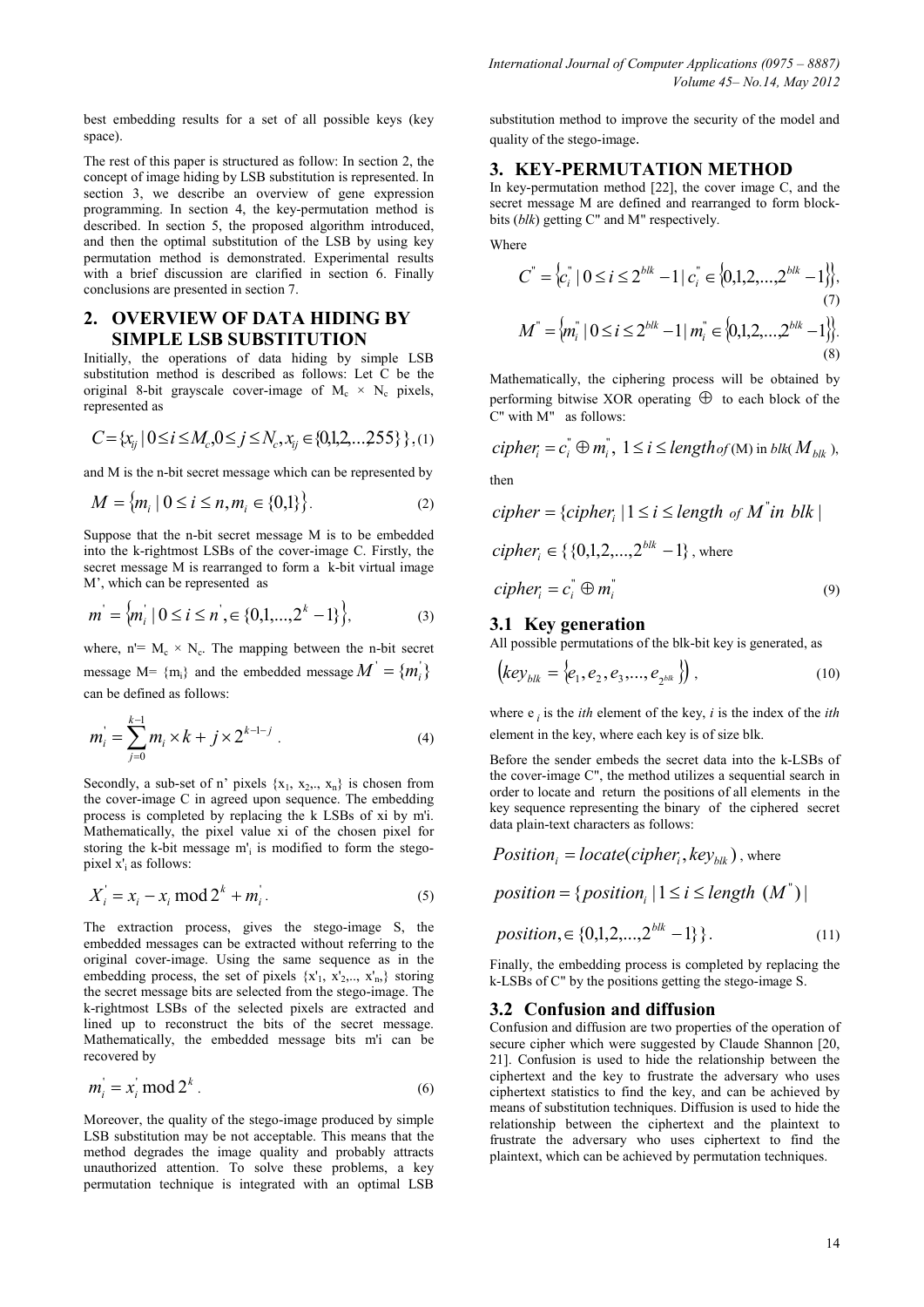## 3.3 Secret message recovery

At the receiving end, we must follow in order the following steps:

- Position extraction: The positions data are extracted from the k-LSBs of the stego-image S by Position = extract (stego-image, k)  $(12)$
- Cipher data retrieval: here the ciphered data will be obtained from the key by according to its position cipher =  $key_{blk}$  (position) (13)
- Deciphering: M" will be obtained by xoring the ciphered data with the C", as follows  $M'' = cipher C''$  (14)
- Original secret message reconstruction: now M will be reconstructed by rearranging the M" from blk-bit to its original form

# $M = map (M")$  (15)

# 4. GENE EXPRESSION PROGRAMMING (GEP)

GEP is a powerful evolutionary algorithm incorporates both the simple linear chromosomes of fixed length similar to the ones used in genetic algorithms (GAs) and the ramified structures of different sizes and shapes similar to the parse trees of genetic programming (GP) [9-12, 23]. The main difference among the three algorithms resides in the nature of the individuals: In GAs the individuals are linear strings of fixed length (chromosomes), in GP the individuals are nonlinear entities of different sizes and shapes (parse trees), in GEP the individuals are encoded as linear strings of fixed length (the genome or chromosomes) which are afterwards expressed as non-linear entities of different sizes and shapes (i.e., simple diagram representations or expression trees).



#### Figure 1: An example of expression trees and Karva language [12]

The main players in gene expression programming are only two: the chromosomes and the expression trees (ETs). The expression of the genetic information's encoded in the chromosome. Else, the process of information decoding is called translation and this process implies a kind of code and a set of rules. The genetic code of GEP can be represented in a simple way: a one-to-one relationship between the symbols of the chromosomes and the function and terminals they represent in the trees. The rules determine the spatial organization of functions and terminals in the ETs and the type of interaction between sub-ETs in multigenic systems.

Therefore, there are two languages in GEP: the language of the genes and the languages of the expression trees (figure 1), However, thanks to the simple rules that determine the structure of ETs and their interactions, it is possible to infer immediately the phenotype given the sequence of the genotype, and vice versa, this bilingual and unequivocal system is called Karva language.



Figure 2: The flowchart of a GEP [12]

In gene expression programming algorithm, the process begins with creating the random generation of the chromosomes of a certain number of individuals (the initial population). Then these chromosomes are expressed and the fitness of each individual is evaluated against a set of fitness cases (also called selection environment which, in fact, is the input to a problem). The individuals are then selected according to their fitness (performance) to reproduce with modification, leaving progeny with new traits. These new individuals are, in their turn, subjected to the same developmental process: expression of the genomes, confrontation of the selection environment, selection, and reproduction with modification. The process is repeated for a certain number of generations or until a good solution has been selected (see figure 2).

# 5. PROPOSED ALGORITHM

A model developed using the key-Permutation method with the proposed gene expression programming algorithm to select the key that is optimal from all possible keys in such a way that minimum effect could be noticed in the stego-image after embedding the data by the selected key. The GEP algorithm distinguishes with its high accuracy and its fast performance, due to its structure.

## 5.1 Encoding

Data representation is an essential process for implementing GEP according to the nature of the problem. In order to design the chromosomes, a GEP technique called Multigene Families (MGFs) are used which are very useful for finding solutions to combinatorial problems as different items can be organized into MGFs. These MGFs consist of clusters of related genes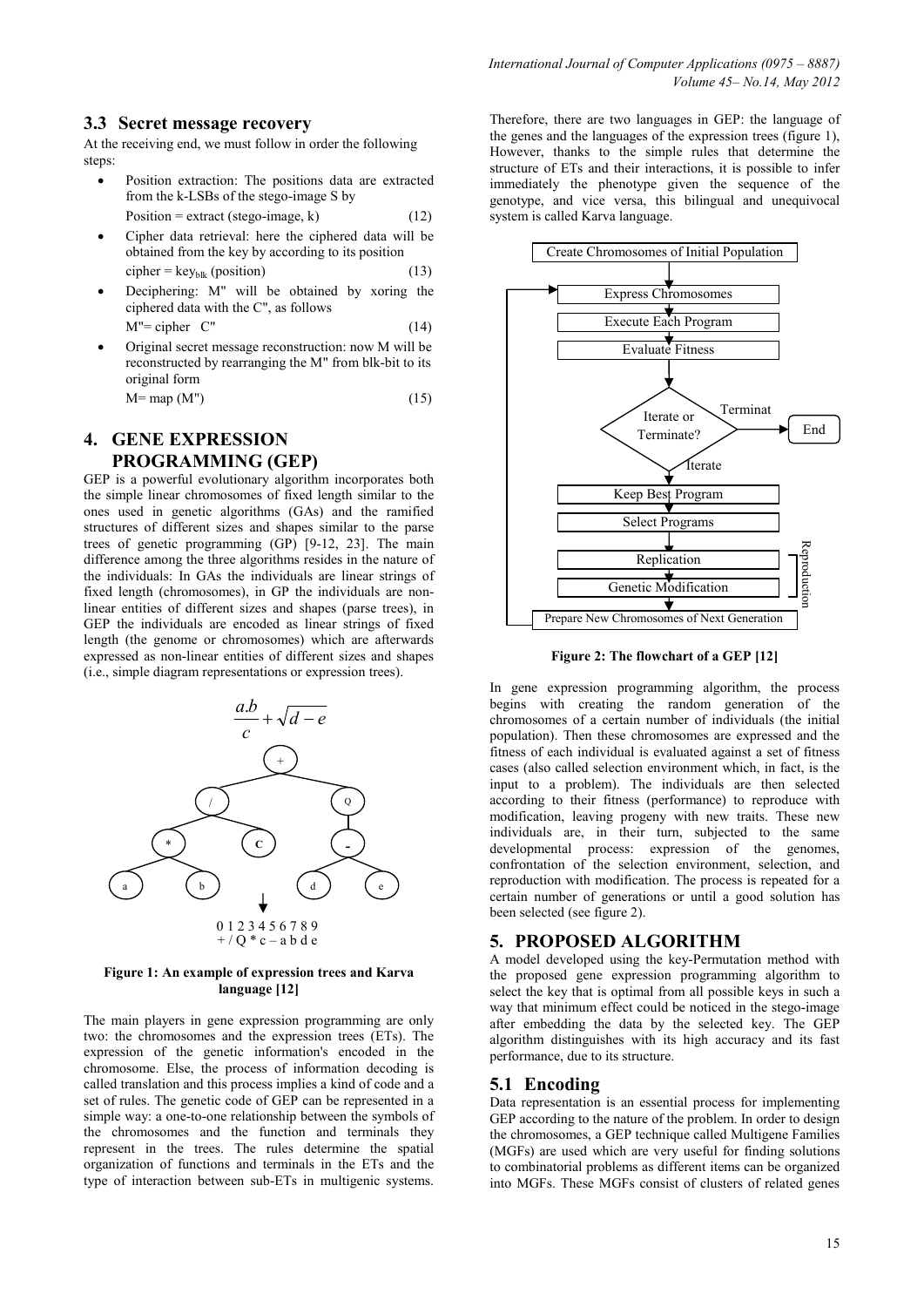encoding, and each gene has the length g=1 and exclusively composed of one terminal  $t=1$ . This kind of genes is obtained when the head length  $h$  is zero. Where, the terminal  $t$ evaluated by the equation

$$
t = (n-1)h + 1, \t\t(16)
$$

and  $n$  denotes the largest arity of the functions used in the gene's head.

|  |  |  |  |  | 7 1 1 2 5 13 3 14 0 8 9 15 11 2 4 6 10 |  |  |  |
|--|--|--|--|--|----------------------------------------|--|--|--|
|  |  |  |  |  |                                        |  |  |  |
|  |  |  |  |  | 0 1 2 3 4 5 6 7 8 9 0 1 2 3 4          |  |  |  |

sixteen genes each gene represents an element in the key

Hence, all the genes of the key-permutation can be encoded in a MGF, whereas the expression consists of the spatial organization of all the elements and the elements of MGF must all be presented and cannot be represented more than once  $[10]$ . In our study, a chromosome  $\hat{G}$  in GEP composed of one MGF, consisting of  $2^k$  genes is described by a keypermutation as follows

$$
G = g_0 g_1 ... g_{2^k - 1},
$$
\n(17)

where  $g_0$  represents the first element of the key,  $g_1$  represents the second element of the key, and so on.

Consider, for instance k=4, then the chromosome length is  $2^4$ =16 and they can be represented as shown in Figure 3.

#### 5.2 Creation of the initial population

In the first step of the proposed algorithm, many individual solutions are randomly generated to form an initial population of a certain size. These initial individuals are the first set of candidate solutions to the problem at hand and the population size depends on the nature of the problem.

#### 5.3 Fitness function

The fitness function evolutes the quality of the represented solution, it is considered the most fundamental component of the gene expression programming algorithm. Where, it directs the evolution toward the desired objective. An individual's fitness value should represent how good of a solution to the given problem that it represents. The fitness function is defined in this work as the mean square error MSE. It takes the differences between the original cover image and the optimized stego-image. For our purpose the optimal (most fit) key solution is the one used to embed secret message in the cover image produces a highest capacity with minimum distortion compared with other keys. The measurement of maximum capacity and minimum distortion is evaluated by the maximum PSNR, which means minimum MSE for each key embedding, so that our goal is to select a solution with maximum PSNR values on our problem consideration. The PSNR is estimated in decibel (dB), defined as:

$$
PSNR = 10 * \log_{10} \left( \frac{255 * 255}{MSE} \right).
$$
 (18)

Where, MSE is the mean square error, which is defined as:

$$
MSE = \frac{1}{mn} \sum_{i=1}^{m} \sum_{j=1}^{n} (x_{ij} - y_{ij})^{2}
$$
 (19)

Where,  $x_{ii}$  denotes the original pixel value, and  $y_{ii}$  denotes the processed pixel value, and m and n denote the width and height of the image respectively.

#### 5.4 Roulette wheel selection

In this selection, individuals are selected according to their fitness by roulette wheel sampling. The individuals are mapped to contiguous segments of a line, such that each individual's segment is equal in size to its fitness. Where, a random number is generated and the individual whose segment spans the random number is selected. The process is repeated until the desired number of individuals has been obtained. This technique is analogous to a roulette wheel with each slice proportional in size to the fitness [10, 13].

#### 5.5 Elitism selection

Elitism is a technique which guarantees that the fittest Chromosome of the population is cloned into the next generation without being altered by genetic operator(s), preserving the best material from one generation to another. Moreover, it allows the use of several modification operators at relatively high rates without the risk of causing a mass extinction [10].

#### 5.6 Reproduction

In reproduction process, the second generation population of solutions is generated from those selected through genetic operator(s) by roulette-wheel sampling coupled with elitism, for each new solution to be produced a (parent) solution is selected according to roulette wheel selection to produce a (child) solution using the inversion operator, the new solution typically shares of the characteristics of its parents. Then the process continues until a new population of solutions of a certain size is generated. The processes ultimately result in the next generation population of chromosomes that is different from the initial generation. Indeed, the average fitness will have increased by this procedure for the population. Although inversion is the only combinatorial-specific genetic operator in this work, it is possible to use other operators such as restricted permutation, gene deletion/insertion, generalized permutation, and/or sequence deletion/insertion [10].

#### 5.7 Inversion Operator

The inversion operator is the most efficient combinatorialspecific genetic operators, causing populations to evolve with great efficiency even if used as the only source of genetic modification will produce better results than when combined with the others operators. The inversion operator randomly selects the chromosome, the multigene family to be modified, the inversion points in the MGF, then inverts the sequence between the two selected points. Where, each chromosome can only be modified once by this operator.



Figure 4: a) Genes 7 and 2 are randomly chosen in the chromosome of the MGF as the inversion points. b) Then the sequence between the selected points is inverted to form a child chromosome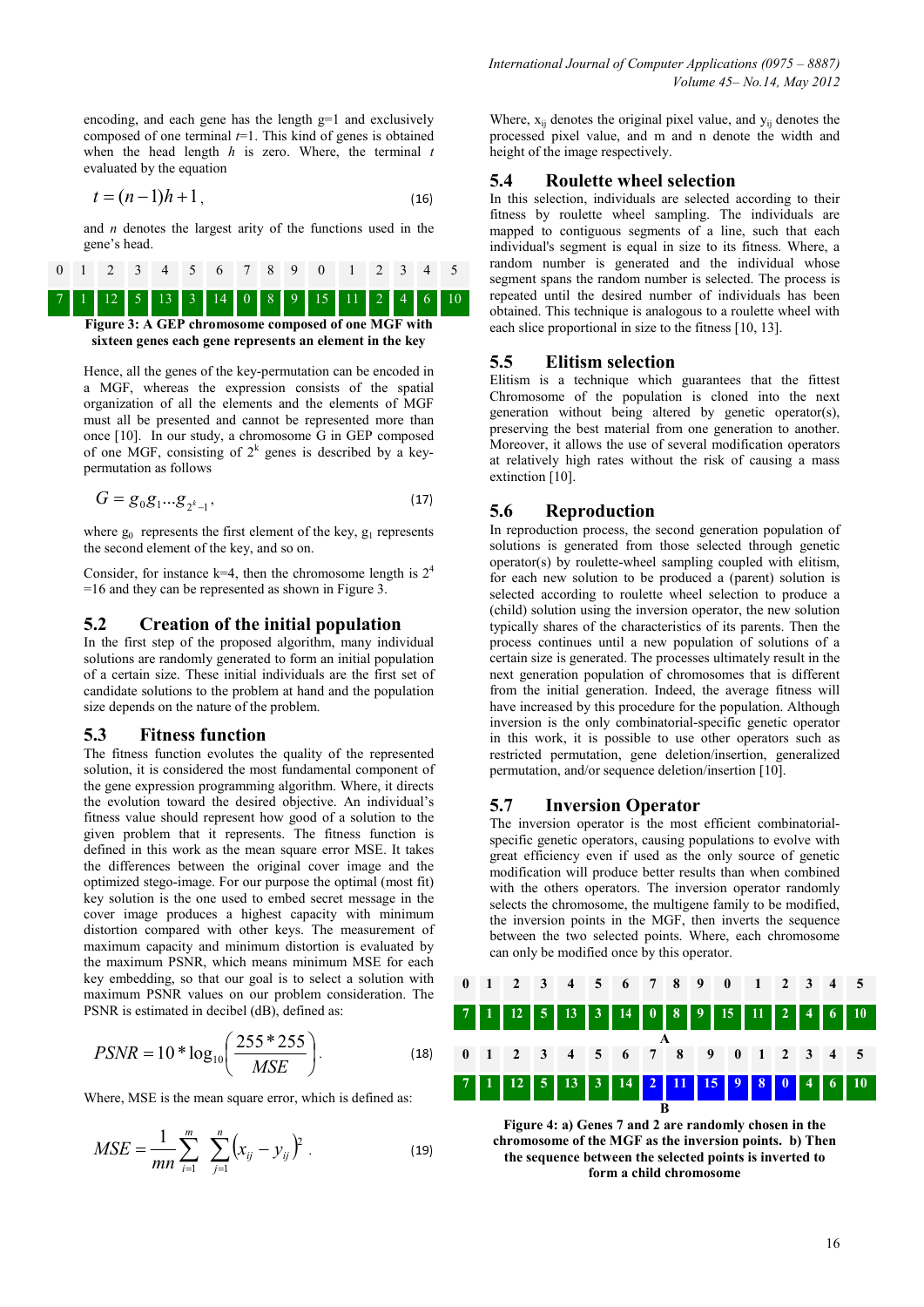### 6. RESULTS AND DISCUSSIONS

Three experiments were carried out to evaluate the effectiveness of our proposed method in case of  $k=1, 2$  and 4-LSBs insertion, and the optimal GEP parameters are listed as follow:

- Maximum generation  $= 100$ , as shown in figure 7.
- Population size  $= 200$ , as shown in figure 6.
- Inversion rate  $= 0.3$ , as shown in figure 5.
- No. of  $MGFs = 1$ .
- No. of genes per MGF =  $2.4.16$ , for k=1-LSB, 2-LSB, and 4-LSBs insertion respectively.







Figure 6: Optimal PSNR vs. population size



Figure 7: Optimal PSNR vs. No. of generations

#### 6.1 Experiment 1

In the first experiment, the method is applied on two standard 8-bits per pixel, gray scale cover images, "baboon" and "lena", each has the size  $512 \times 512$  pixels and the secret messages are deferent size of a gray-scale image "tiffany" as shown in figure 8. These images of sizes  $512\times256$  pixels for

4-LSB insertion, 256×256 pixels for 2-LSB insertion and 256×128 pixels for 1-LSB insertion.

The results of embedding the secret images into the cover images are listed in table 1. The PSNR is used in this work to evaluate the image quality as described in equation 18.



Figure 8: Cover images (a) Baboon, (b) Lena and the secret image (c) Tiffany



Figure 9: The results of optimal embedding Secret image to the 1-LSB of the cover images



Wang et al. method  $\blacksquare$  Marghny et al. method  $\blacksquare$  Proposed method

Figure 10: The results of optimal embedding Secret image to the 2-LSB of the cover images



Figure 11: The results of optimal embedding secret image to the 4-LSB of the cover images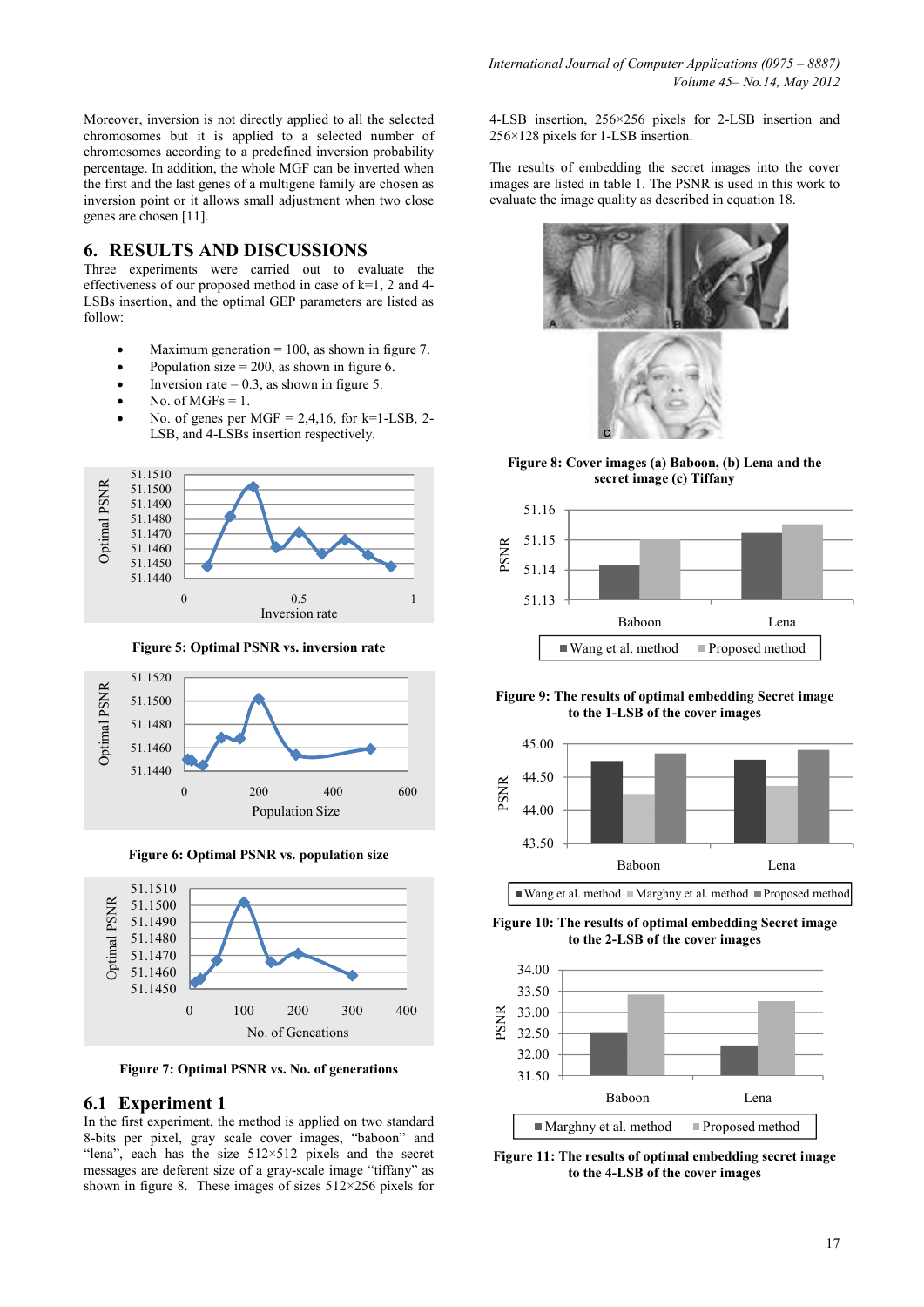# 6.2 Discussion of experiment 1

The experiment compares the embedding results obtained by Wang et al. method [16], Marghny et al. method [22], and the proposed method, when k=1,2 and 4-LSBs insertion as shown in table 1 and figures 9,10,11. The results demonstrated that the quality of the stego-image is improved by using the GEP approach.

# 6.3 Experiment 2

In the second experiment, the effect of increasing the number of the keys on the ciphered messages according to our proposed method is evaluated and listed in table 3, the following data set is used in this experiment.



Figure 12: Cover images

Cover images: figure 12.

- Baboon  $131 \times 131$  pixels grayscale (17161 bits)
- Lena  $131 \times 131$  pixels grayscale (17161 bits)
- Barbara  $131 \times 131$  pixels grayscale (17161 bits)
- Pepper  $131 \times 131$  pixels grayscale (17161 bits)

Secret messages: random data of the following:

- File Secret1 of size  $65 \times 33$  bytes (17160 bits) for the 1-LSB insertion.
- File Secret2 of size  $66 \times 65$  bytes (17160 bits) for 2-LSB insertion.
- File Secret4 of size  $131 \times 65$  bytes (17030bits) for 4-LSB insertion.



Figure 13: The results of optimal embedding Secret1 to the 1-LSB of the cover images with different key numbers

# 6.4 Discussion of experiment 2

Experiment results of table  $\overline{3}$  and figure 13 demonstrates that the quality of the stego-images increases with increasing of number of key-permutations for key=1, 5 and 10 respectively, and different LSBs insertions  $(k=1, 2, 4)$ , this means that the quality of the stego-image improved by applying the optimal key-permutation using GEP.

The column labeled Cipher in table 2 is the PSNR of the encrypted secret data before applying the key-permutation method.

## 6.5 Experiment 3

Table 2 and figure 12 shows the effect of increasing the number of key permutations of the proposed method on the computation time, to conduct this experiment we used 8-bit per pixels gray scale cover image "lena" with the size  $131^{\times}$ 131 pixels. The secret messages are the same random data files used in experiment 2.



Figure 14: The average computation time over 10-runs in case of 1-LSB, 2-LSB, and 4-LSB insertion

## 6.6 Discussion of experiment 3

The experiment indicated that the computation time decreases by the number of keys increase until reaches some points. This is due to reduce the search space of GEP process, which will get fast result compared to huge search space. This means that, by increasing the number of key permutations the computation time decreases and the system immunity will increase against attacks.

# 7. CONCLUSION

Steganography is a process of hiding a secret message within an image in such a way that no one even knows the presence of the hidden message. One of the simplest methods is the least significant bit (LSB) substitution method that embeds a secret image in the least significant bits into the pixels of a host image.

In this paper, we have proposed a new scheme for solving the problem of hiding important data in the rightmost k LSBs of the cover-image when k is large. The proposed method is a hybrid scheme of key permutation method and the gene expression programming algorithm which combines the advantages of both genetic algorithms and genetic programming. Our experimental results have demonstrated that the proposed method improves the image quality and provides large message capacity and low computation time as well as increase in the system security.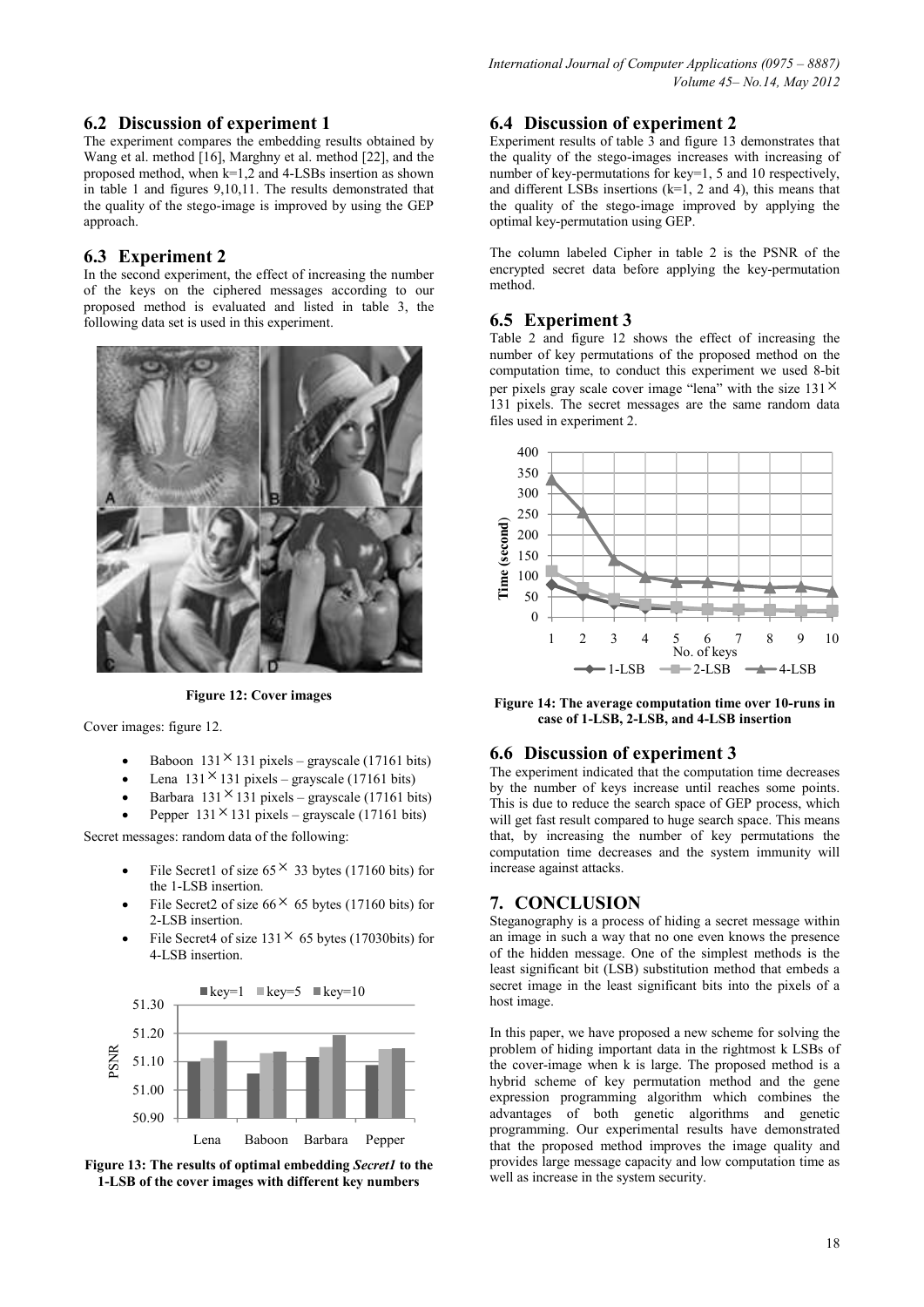|              |                | Wang et al. method |             |            | Marghny et al. method | Proposed method          |             |  |
|--------------|----------------|--------------------|-------------|------------|-----------------------|--------------------------|-------------|--|
| Cover images | K              | Simple-LSB         | Optimal-LSB | Simple-LSB | Optimal-LSB           | Simple-LSB               | Optimal-LSB |  |
| Baboon       | 1              | 51.1415            | 51.1415     | 51.1380    | 51.1723               | 51.1407                  | 51.1502     |  |
|              | 2              | 44.0205            | 44.7440     | 44.0526    | 44.2475               | 44.0999                  | 44.8577     |  |
|              | 3              | 37.8642            | 38.7295     | ٠          | $\blacksquare$        | $\overline{\phantom{a}}$ | -           |  |
|              | $\overline{4}$ | 31.3307            | ۰           | 31.4595    | 32.5326               | 31.5813                  | 33.4263     |  |
| Lena         | ш              | 51.1299            | 51.1524     | 51.1471    | 51.1681               | 51.1395                  | 51.1552     |  |
|              | 2              | 44.0216            | 44.7638     | 44.0656    | 44.3714               | 44.0998                  | 44.9118     |  |
|              | 3              | 37.8626            | 38.7242     |            |                       |                          |             |  |
|              | $\overline{4}$ | 31.2818            | ۰           | 31.4258    | 32.2161               | 31.3268                  | 33.2682     |  |

# Table 1: The results of embedding the secret images into the cover images (Baboon and Lena)

Table 2: The average computation time over 10-runs for different keys number 1, 2…10

| Time/PSNR     | $1-LSB$ | $2-LSB$ | $4-LSB$  |
|---------------|---------|---------|----------|
| Time (Second) | 79.2603 | 92.6522 | 334.1168 |
| <b>PSNR</b>   | 51.0991 | 44.4291 | 32.0871  |
| Time (Second) | 53.6722 | 56.533  | 254.6023 |
| <b>PSNR</b>   | 51.1045 | 44.4305 | 33.1409  |
| Time (Second) | 32.8771 | 32.6586 | 139.2492 |
| <b>PSNR</b>   | 51.1121 | 44.4362 | 33.1604  |
| Time (Second) | 22.5442 | 26.3473 | 98.3881  |
| <b>PSNR</b>   | 51.1129 | 44.4588 | 33.1638  |
| Time (Second) | 21.8545 | 24.9661 | 86.157   |
| <b>PSNR</b>   | 51.1132 | 44.4696 | 33.1742  |
| Time (Second) | 20.3083 | 19.9567 | 85.4114  |
| <b>PSNR</b>   | 51.1494 | 44.4803 | 33.2208  |
| Time (Second) | 17.5523 | 19.4501 | 77.499   |
| <b>PSNR</b>   | 51.1523 | 44.4997 | 33.2268  |
| Time (Second) | 17.4862 | 17.9843 | 74.6362  |
| <b>PSNR</b>   | 51.1641 | 44.5002 | 33.2686  |
| Time (Second) | 15.8616 | 16.7294 | 73.1551  |
| <b>PSNR</b>   | 51.1678 | 44.5093 | 33.2944  |
| Time (Second) | 13.9923 | 16.3988 | 62.5323  |
| <b>PSNR</b>   | 51.1742 | 44.5267 | 33.2992  |
|               |         |         |          |